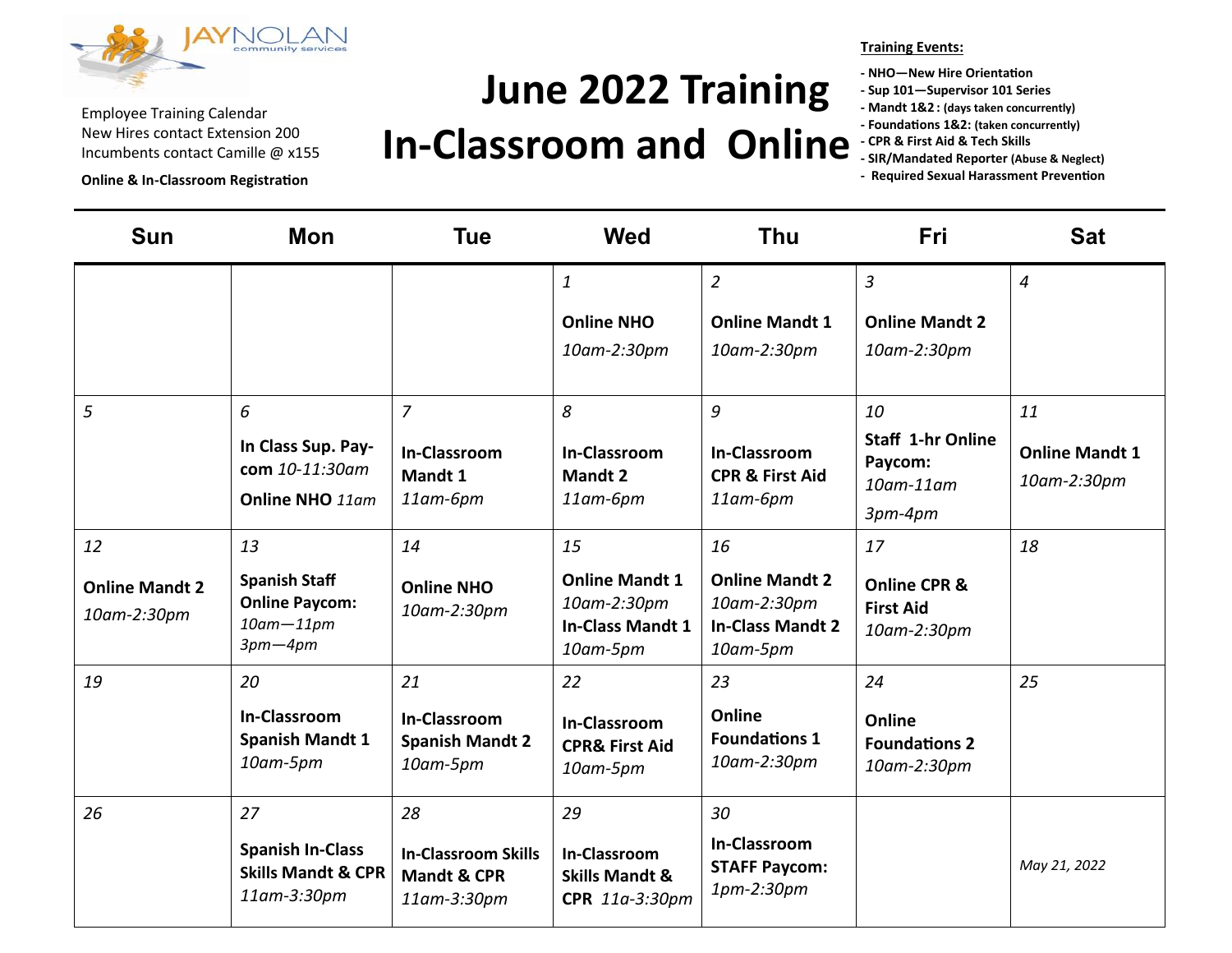

**Online & In-Classroom Registration**

# **July 2022 Training**

### **In-Classroom and Online**

**Training Events**

**- NHO—New Hire Orientation**

**- Sup 101—Supervisor 101 Series**

**- Mandt 1&2 : (days taken concurrently)**

- **- Foundations 1&2: (taken concurrently)**
- **- CPR & First Aid & Tech Skills**

**<sup>-</sup> Required Sexual Harassment Prevention**

| <b>Sun</b>                                                      | <b>Mon</b>                                                                                                       | <b>Tue</b>                                                    | <b>Wed</b>                                                      | <b>Thu</b>                                                      | <b>Fri</b>                                                                                                        | <b>Sat</b>                                                     |
|-----------------------------------------------------------------|------------------------------------------------------------------------------------------------------------------|---------------------------------------------------------------|-----------------------------------------------------------------|-----------------------------------------------------------------|-------------------------------------------------------------------------------------------------------------------|----------------------------------------------------------------|
|                                                                 |                                                                                                                  |                                                               |                                                                 |                                                                 | $\mathbf{1}$<br><b>In-Classroom</b><br><b>Spanish CPR &amp;</b><br><b>First Aid</b><br>10am-6pm                   | $\overline{a}$                                                 |
| 3                                                               | $\overline{4}$<br>Independence<br><b>Day Observed</b>                                                            | 5<br><b>Online NHO</b><br>$10$ am- $3$ pm                     | 6<br>In-Classroom<br>Mandt 1<br>10am-6pm                        | $\overline{z}$<br>In-Classroom<br><b>Mandt 2</b><br>10am-6pm    | 8<br><b>Supervisor Trng</b><br>10am-12pm<br>(NOT ON PAYCOM)<br><b>Online Staff</b><br>Paycom 11-12pm              | 9<br><b>In-Classroom</b><br><b>Spanish Mandt 1</b><br>10am-6pm |
| 10<br><b>In-Classroom</b><br><b>Spanish Mandt 2</b><br>10am-6pm | 11 (Only for staff-<br>March 2020-Dec2021)<br><b>In-Classroom Skills</b><br>Mandt/CPR 10-2pm<br>Online NHO 12-5p | 12<br><b>Online Mandt 1</b><br>12pm-7pm                       | 13<br><b>Online Mandt 2</b><br>$12pm-7pm$                       | 14<br><b>Online CPR &amp;</b><br><b>First Aid</b><br>$12pm-7pm$ | 15<br><b>In-Classroom</b><br><b>Staff Paycom</b><br>3pm-4pm                                                       | 16<br><b>In-Classroom</b><br>Mandt 1<br>10am-6pm               |
| 17<br><b>In Classroom</b><br><b>Mandt 2</b><br>10am-6pm         | 18<br><b>In-Classroom</b><br><b>CPR &amp; First Aid</b><br>$12pm-7pm$                                            | 19<br><b>Online NHO</b><br>12pm-5pm                           | 20<br>In-Classroom<br>Mandt 1<br>$12pm-7pm$                     | 21<br>In-Classroom<br><b>Mandt 2</b><br>$12pm-7pm$              | 22 (Only for staff-<br>March 2020-Dec2021)<br><b>Spanish In-Class</b><br><b>Skills Mandt &amp;</b><br>CPR 1pm-5pm | 23                                                             |
| 24                                                              | 25 (Only for staff-<br>March 2020-Dec2021)<br><b>In-Classroom Skills</b><br><b>Mandt &amp; CPR</b><br>$12pm-4pm$ | 26<br><b>In-Classroom</b><br><b>Foundations 1</b><br>12pm-6pm | 27<br><b>In-Classroom</b><br><b>Foundations 2</b><br>$12pm-6pm$ | 28<br><b>Online Mandt 1</b><br>10am-6pm                         | 29<br><b>Online Mandt 2</b><br>10pm-6pm                                                                           | 30<br>June 9, 2022                                             |

**<sup>-</sup> SIR/Mandated Reporter (Abuse & Neglect)**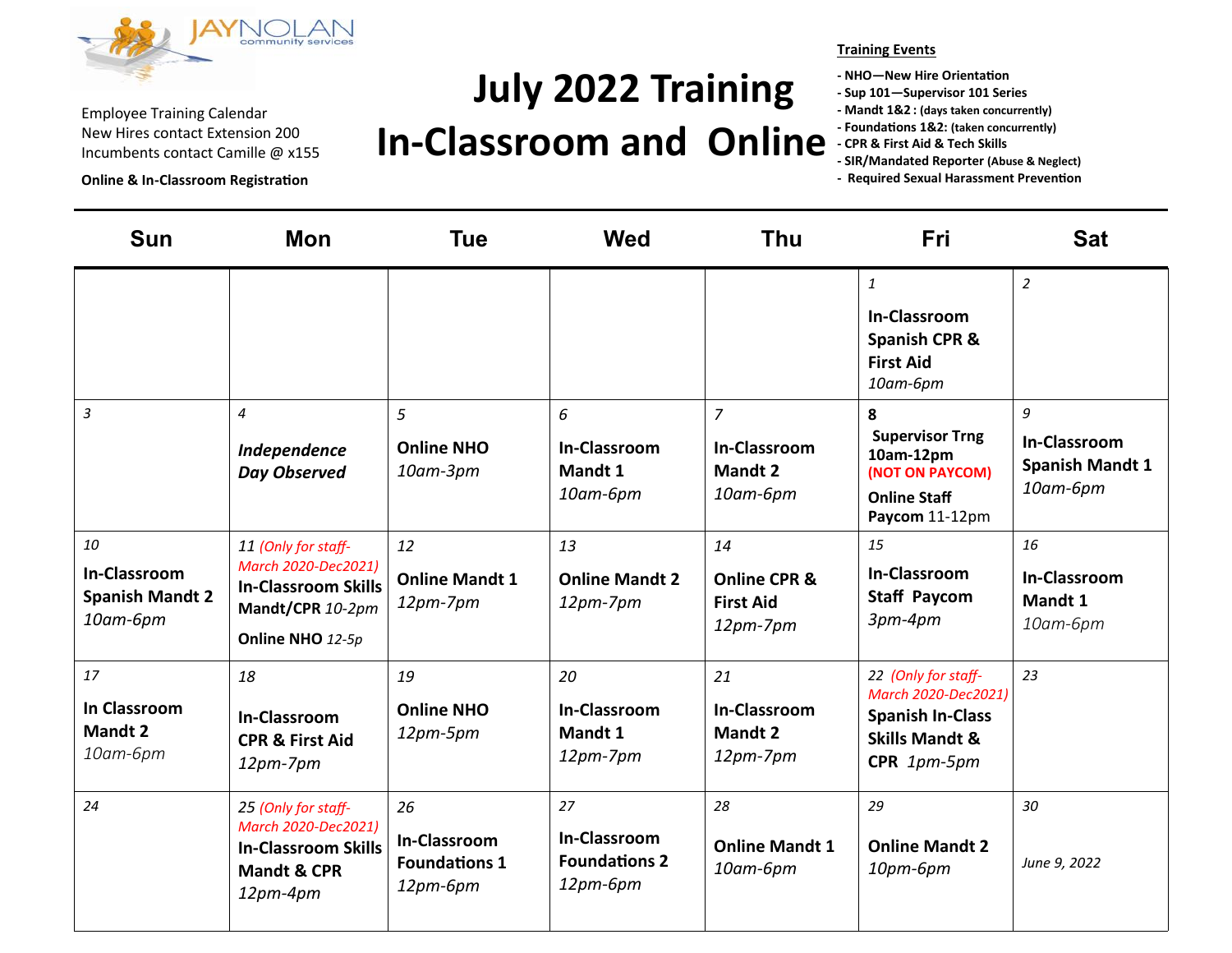

**Online & In-Classroom Registration**

# **August 2022 Training**

### **In-Classroom and Online**

#### **Training Events**

- **- NHO—New Hire Orientation**
- **- Sup 101—Supervisor 101 Series**
- **- Mandt 1&2 : (days taken concurrently)**
- **- Foundations 1&2: (taken concurrently)**
- **- CPR & First Aid & Tech Skills**
- **- SIR/Mandated Reporter (Abuse & Neglect)**
- **- Required Sexual Harassment Prevention**

| <b>Sun</b>     | Mon                                                                      | <b>Tue</b>                                                                | <b>Wed</b>                                                                | <b>Thu</b>                                              | <b>Fri</b>                                                             | <b>Sat</b>   |
|----------------|--------------------------------------------------------------------------|---------------------------------------------------------------------------|---------------------------------------------------------------------------|---------------------------------------------------------|------------------------------------------------------------------------|--------------|
|                | 1                                                                        | $\overline{2}$                                                            | $\overline{3}$                                                            | $\overline{4}$                                          | 5                                                                      | 6            |
|                | <b>In-Classroom</b><br><b>Staff Paycom</b><br>$11-12$ pm                 | <b>Online NHO</b><br>9am-1:30pm                                           | <b>In-Classroom</b><br>Mandt 1<br>9am-3:30pm                              | In-Classroom<br><b>Mandt 2</b><br>9am-3:30pm            | <b>In-Classroom</b><br><b>CPR &amp; First Aid</b><br>10am-4pm          |              |
| $\overline{z}$ | 8                                                                        | 9                                                                         | 10                                                                        | 11                                                      | 12                                                                     | 13           |
|                | <b>Online NHO</b><br>11am-3:30pm                                         | Online<br>Mandt 1<br>11am-3:30pm                                          | Online<br><b>Mandt 2</b><br>11am-3:30pm                                   | Online<br><b>CPR &amp; First Aid</b><br>$11$ am- $4$ pm | <b>Spanish In-Class</b><br><b>Skills Mandt &amp;</b><br>CPR 11am-3:30m |              |
| 14             | 15<br><b>Online Staff</b><br>Paycom 10-11am<br>$2-3pm$                   | 16<br><b>Online NHO</b><br>10am-2:30pm                                    | 17<br><b>In-Class Mandt 1</b><br>10am-5pm                                 | 18<br><b>In-Class Mandt 2</b><br>10am-5pm               | 19<br>In-Class CPR &<br><b>First Aid</b><br>10am-5:30pm                | 20           |
| 21             | 22<br>Spanish In-<br>Classroom<br><b>Foundations 1</b><br>10am-4pm       | 23<br>Spanish In-<br><b>Classroom</b><br><b>Foundations 2</b><br>10am-4pm | 24<br><b>In-Classroom Skills</b><br><b>Mandt &amp; CPR</b><br>12pm-4:30pm | 25<br>Online<br><b>Foundations 1</b><br>$2pm-6pm$       | 26<br>Online<br><b>Foundations 2</b><br>$2pm-6pm$                      | 27           |
| 28             | 29<br><b>In-Classroom Skills</b><br><b>Mandt &amp; CPR</b><br>2pm-6:30pm | 30<br><b>In-Classroom Skills</b><br><b>Mandt &amp; CPR</b><br>2pm-6:30pm  | 31                                                                        |                                                         |                                                                        | June 8, 2022 |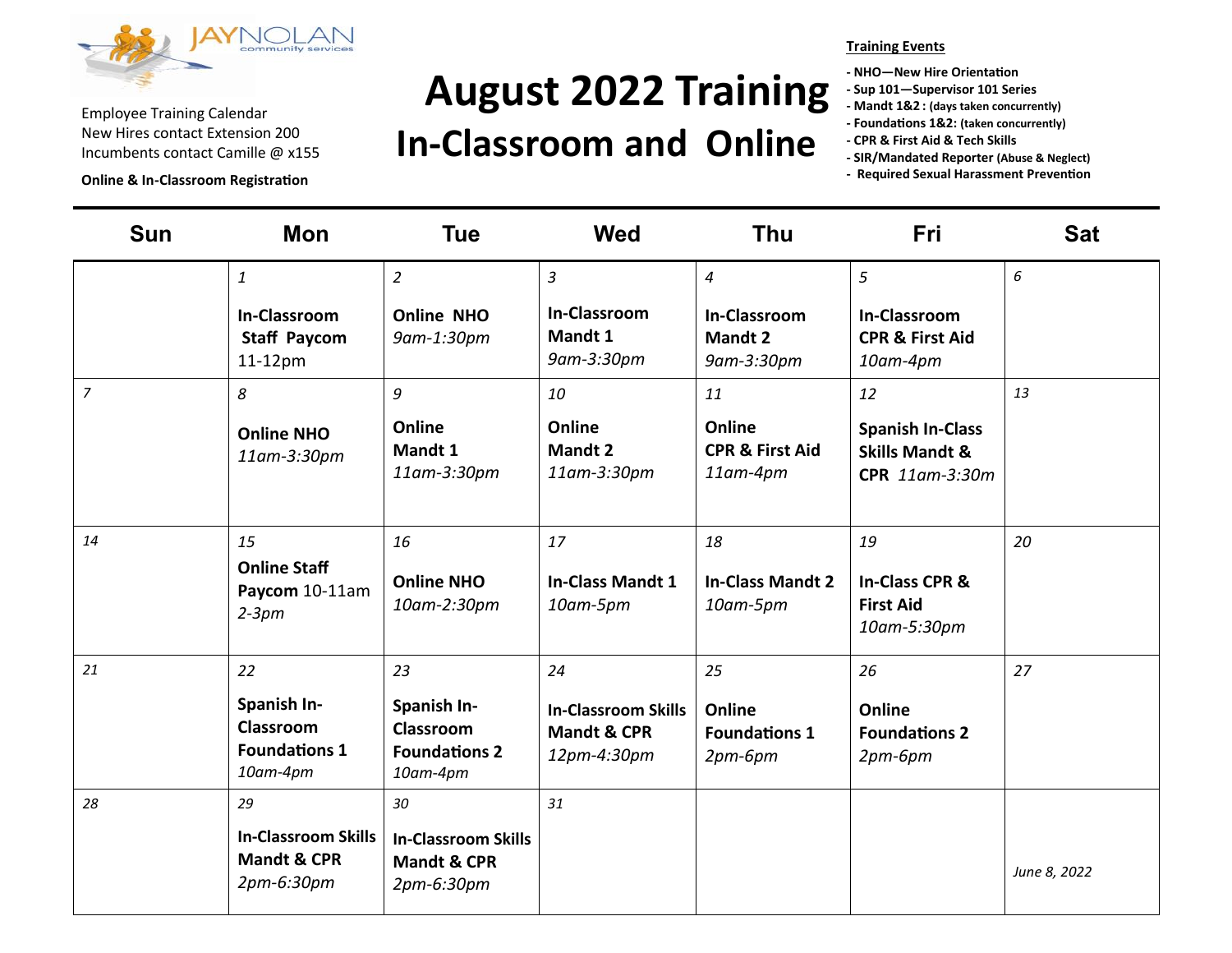

**Online & In-Classroom Registration**

## **September 2022 Training**

#### **In-Classroom and Online**

**Training Events:**

**- NHO—New Hire Orientation**

- **- Sup 101—Supervisor 101 Series**
- **- Mandt 1&2 : (days taken concurrently)**
- **- Foundations 1&2: (taken concurrently)**
- **- CPR & First Aid & Tech Skills**
- **- SIR/Mandated Reporter (Abuse & Neglect)**
- **- Required Sexual Harassment Prevention**

| <b>Sun</b>                                                  | <b>Mon</b>                                                    | <b>Tue</b>                                                    | <b>Wed</b>                                                                            | <b>Thu</b>                                                                | Fri                                                                       | <b>Sat</b>                                           |
|-------------------------------------------------------------|---------------------------------------------------------------|---------------------------------------------------------------|---------------------------------------------------------------------------------------|---------------------------------------------------------------------------|---------------------------------------------------------------------------|------------------------------------------------------|
|                                                             |                                                               |                                                               |                                                                                       | $\mathbf{1}$<br><b>In-Classroom</b><br>Mandt 1<br>9am-5pm                 | $\overline{2}$<br>In-Classroom<br>Mandt 2<br>9am-5pm                      | $\mathfrak{Z}$                                       |
| $\overline{\mathcal{A}}$                                    | 5<br><b>Labor Day</b><br>office closed                        | 6<br><b>Online NHO</b><br>10am-2:30pm                         | $\overline{7}$<br>Online<br>Mandt 1<br>10am-2:30m                                     | 8<br>Online<br><b>Mandt 2</b><br>10am-2:30pm                              | 9<br>Online<br><b>CPR &amp; First Aid</b><br>10am-3pm                     | 10<br>In-Classroom<br>Mandt 1<br>10am-5pm            |
| 11<br><b>In-Classroom</b><br><b>Mandt 2</b><br>10am-5pm     | 12<br>Online<br><b>NHO</b><br>11am-3:30pm                     | 13<br><b>In-Classroom</b><br>Mandt 1<br>11am-6pm              | 14<br><b>In-Classroom</b><br><b>Mandt 2</b><br>11am-6pm                               | 15<br><b>In-Classroom</b><br><b>CPR &amp; First Aid</b><br>11am-6:30pm    | 16<br><b>In-Classroom Skills</b><br><b>Mandt &amp; CPR</b><br>11pm-3:30pm | 17<br><b>Spanish In-Class</b><br>Mandt 1<br>10am-5pm |
| 18<br><b>Spanish In-Class</b><br><b>Mandt 2</b><br>10am-5pm | 19                                                            | 20<br>Online<br><b>NHO</b><br>11am-3:30pm                     | 21<br><b>In-Classroom</b><br>Mandt 1<br>$11$ am- $6$ pm                               | 22<br>In-Classroom<br><b>Mandt 2</b><br>$11$ am- $6$ pm                   | 23                                                                        | 24                                                   |
| 25                                                          | 26<br><b>In-Classroom</b><br><b>Foundations 1</b><br>10am-5pm | 27<br><b>In-Classroom</b><br><b>Foundations 2</b><br>10am-5pm | 28<br>Spanish In-<br><b>Classroom Skills</b><br><b>Mandt &amp; CPR</b><br>10pm-2:30pm | 29<br><b>In-Classroom Skills</b><br><b>Mandt &amp; CPR</b><br>11pm-3:30pm | 30                                                                        | June 8, 2022                                         |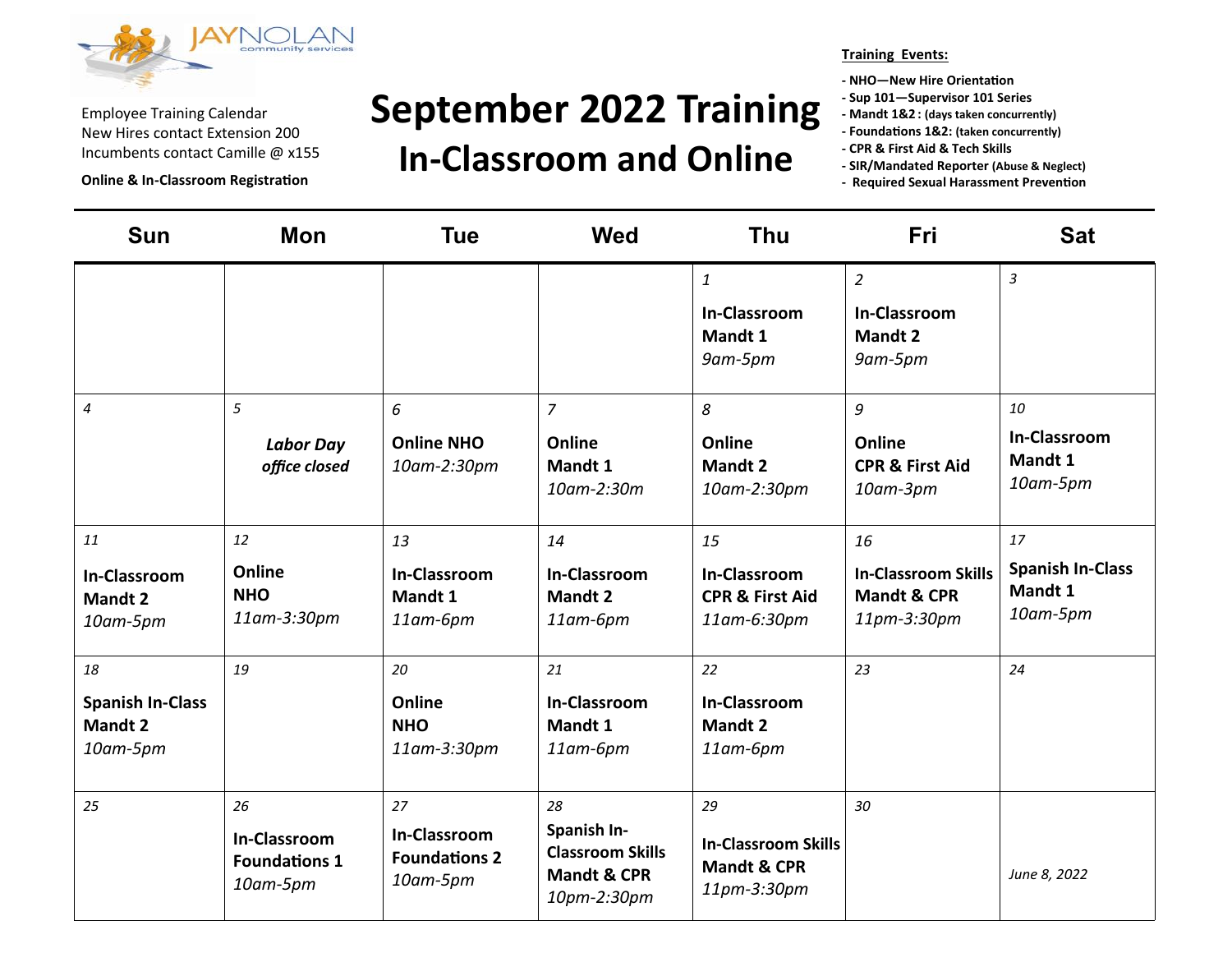

**Online & In-Classroom Registration**

### **October 2022 Training In-Classroom and Online**

#### **Training Events:**

- **- NHO—New Hire Orientation**
- **- Sup 101—Supervisor 101 Series**
- **- Mandt 1&2 : (days taken concurrently)**
- **- Foundations 1&2: (taken concurrently)**
- **- CPR & First Aid & Tech Skills**
- **- SIR/Mandated Reporter (Abuse & Neglect)**
- **- Required Sexual Harassment Prevention**

| <b>Sun</b>                                              | Mon                                                                        | <b>Tue</b>                                                        | <b>Wed</b>                                                  | <b>Thu</b>                                                             | <b>Fri</b>                                                                     | <b>Sat</b>                                       |
|---------------------------------------------------------|----------------------------------------------------------------------------|-------------------------------------------------------------------|-------------------------------------------------------------|------------------------------------------------------------------------|--------------------------------------------------------------------------------|--------------------------------------------------|
|                                                         |                                                                            |                                                                   |                                                             |                                                                        |                                                                                | $\mathbf{1}$                                     |
| $\overline{2}$                                          | $\overline{3}$<br><b>Online NHO</b><br>9:30am-1:30pm                       | $\overline{4}$<br><b>In-Classroom</b><br>Mandt 1<br>9:30am-3:30pm | 5<br><b>In-Classroom</b><br><b>Mandt 2</b><br>9:30am-3:30pm | 6<br><b>In-Classroom</b><br><b>CPR &amp; First Aid</b><br>9:30am- 4pm  | $\overline{7}$<br><b>In-Class Skills</b><br><b>Mandt &amp; CPR</b><br>11am-3pm | 8                                                |
| 9                                                       | 10<br>Online<br><b>NHO</b><br>11am-3:30pm                                  | 11<br>Online<br>Mandt 1<br>11am-5:30pm                            | 12<br>Online<br>Mandt 2<br>11am-5:30pm                      | 13<br><b>In-Classroom</b><br><b>CPR &amp; First Aid</b><br>11am-5:30pm | 14<br><b>In-Class Skills</b><br><b>Mandt &amp; CPR</b><br>$1pm-5pm$            | 15<br><b>In-Classroom</b><br>Mandt 1<br>10am-5pm |
| 16<br><b>In-Classroom</b><br><b>Mandt 2</b><br>10am-5pm | 17<br><b>Spanish In-Class</b><br><b>Skills Mandt &amp; CPR</b><br>11pm-3pm | 18<br>Online<br><b>NHO</b><br>10am-2:30pm                         | 19<br><b>In-Classroom</b><br>Mandt 1<br>10am-4:30pm         | 20<br><b>In-Classroom</b><br><b>Mandt 2</b><br>10am-4:30pm             | 21                                                                             | 22                                               |
| 23                                                      | 24<br>Online<br><b>Foundations 1</b><br>11am-3pm                           | 25<br>Online<br><b>Foundations 2</b><br>11am-3pm                  | 26                                                          | 27<br>Spanish In-<br>Classroom<br><b>Foundations 1</b><br>10am-4pm     | 28<br>Spanish In-<br>Classroom<br><b>Foundations 2</b><br>10am-4pm             | 29<br>June 8, 2022                               |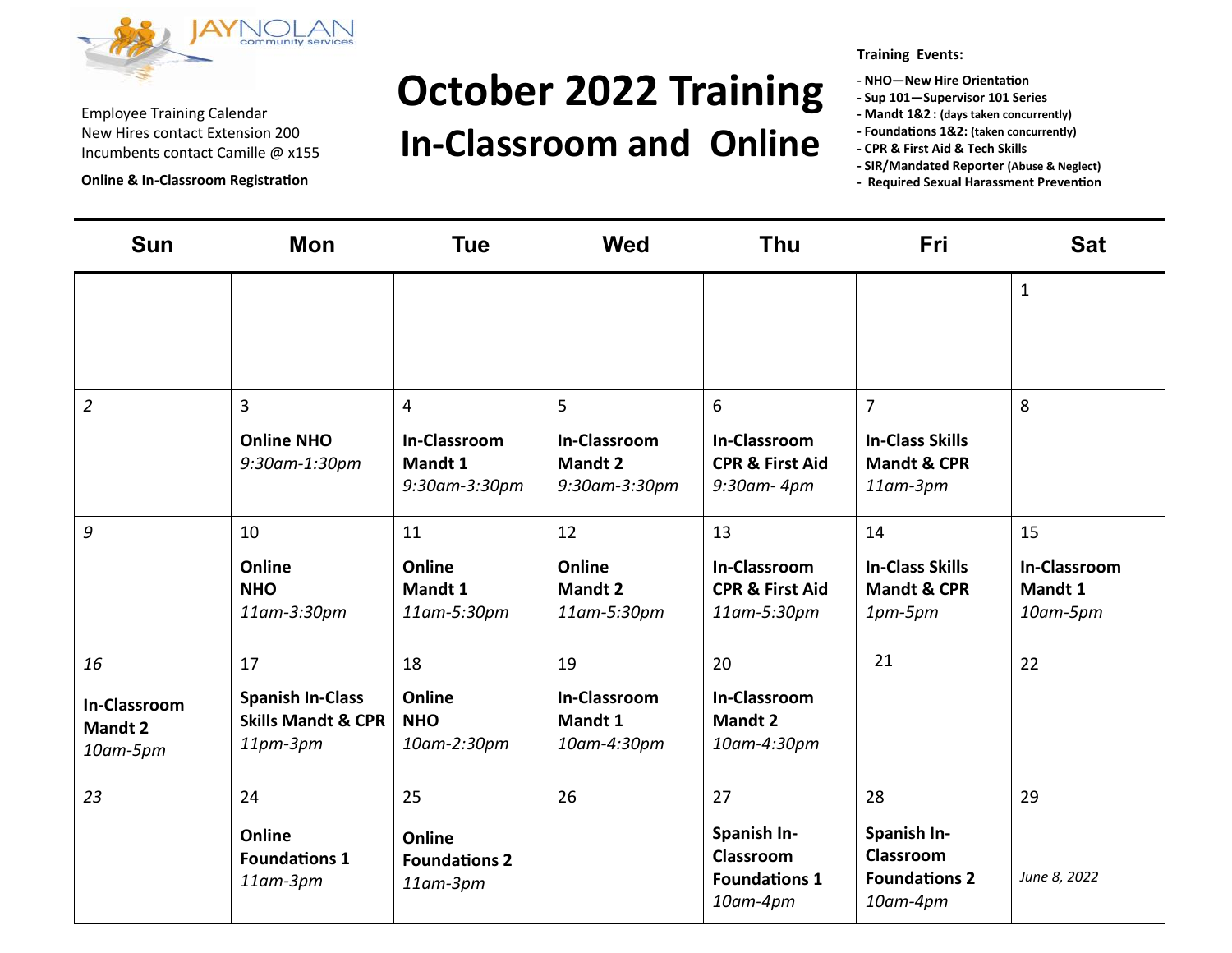

**Online & In-Classroom Registration**

## **November 2022 Training In-Classroom and Online**

#### **Training Events:**

**-**

**- NHO—New Hire Orientation**

- **- Sup 101—Supervisor 101 Series**
- **- Mandt 1&2 : (days taken concurrently)**
- **- Foundations 1&2: (taken concurrently)**
- **- CPR & First Aid & Tech Skills**
- **- SIR/Mandated Reporter (Abuse & Neglect)**
- **- Required Sexual Harassment Prevention**

| <b>Sun</b>                                              | Mon                                                      | <b>Tue</b>                                               | <b>Wed</b>                                                          | <b>Thu</b>                                                  | Fri                                                                               | <b>Sat</b>                                |
|---------------------------------------------------------|----------------------------------------------------------|----------------------------------------------------------|---------------------------------------------------------------------|-------------------------------------------------------------|-----------------------------------------------------------------------------------|-------------------------------------------|
|                                                         |                                                          | $\mathbf{1}$<br><b>Online NHO</b><br>9am-1:30pm          | $\overline{2}$<br>In-Classroom<br>Mandt 1<br>9am-4pm                | $\overline{3}$<br><b>In-Classroom</b><br>Mandt 2<br>9am-4pm | $\overline{4}$<br><b>In-Classroom</b><br><b>CPR &amp; First Aid</b><br>9am-4:30pm | 5                                         |
| 6                                                       | $\overline{7}$<br>Online<br><b>NHO</b><br>10am-2:30pm    | 8<br>Online<br>Mandt 1<br>10am-2:30pm                    | 9<br>Online<br>Mandt 2<br>10am-2:30pm                               | 10<br>Online<br><b>CPR &amp; First Aid</b><br>10am-3pm      | 11<br><b>In-Class Skills</b><br><b>Mandt &amp; CPR</b><br>$12pm-4pm$              | 12<br>In-Classroom<br>Mandt 1<br>10am-5pm |
| 13<br><b>In-Classroom</b><br><b>Mandt 2</b><br>10am-5pm | 14<br>In-Classroom<br><b>Spanish Mandt 1</b><br>10am-4pm | 15<br>In-Classroom<br><b>Spanish Mandt 2</b><br>10am-4pm | 16<br><b>In-Classroom</b><br><b>CPR &amp; First Aid</b><br>10am-4pm | 17<br>In-Classroom<br><b>Foundations 1</b><br>10am-4pm      | 18<br><b>In-Classroom</b><br><b>Foundations 2</b><br>10am-4pm                     | 19                                        |
| 20                                                      | 21                                                       | 22                                                       | 23                                                                  | 24<br><b>Thanksgiving Day</b><br><b>Office Closed</b>       | 25                                                                                | 26                                        |
| 27                                                      | 28                                                       | 29                                                       | 30                                                                  |                                                             |                                                                                   | June 8, 2022                              |